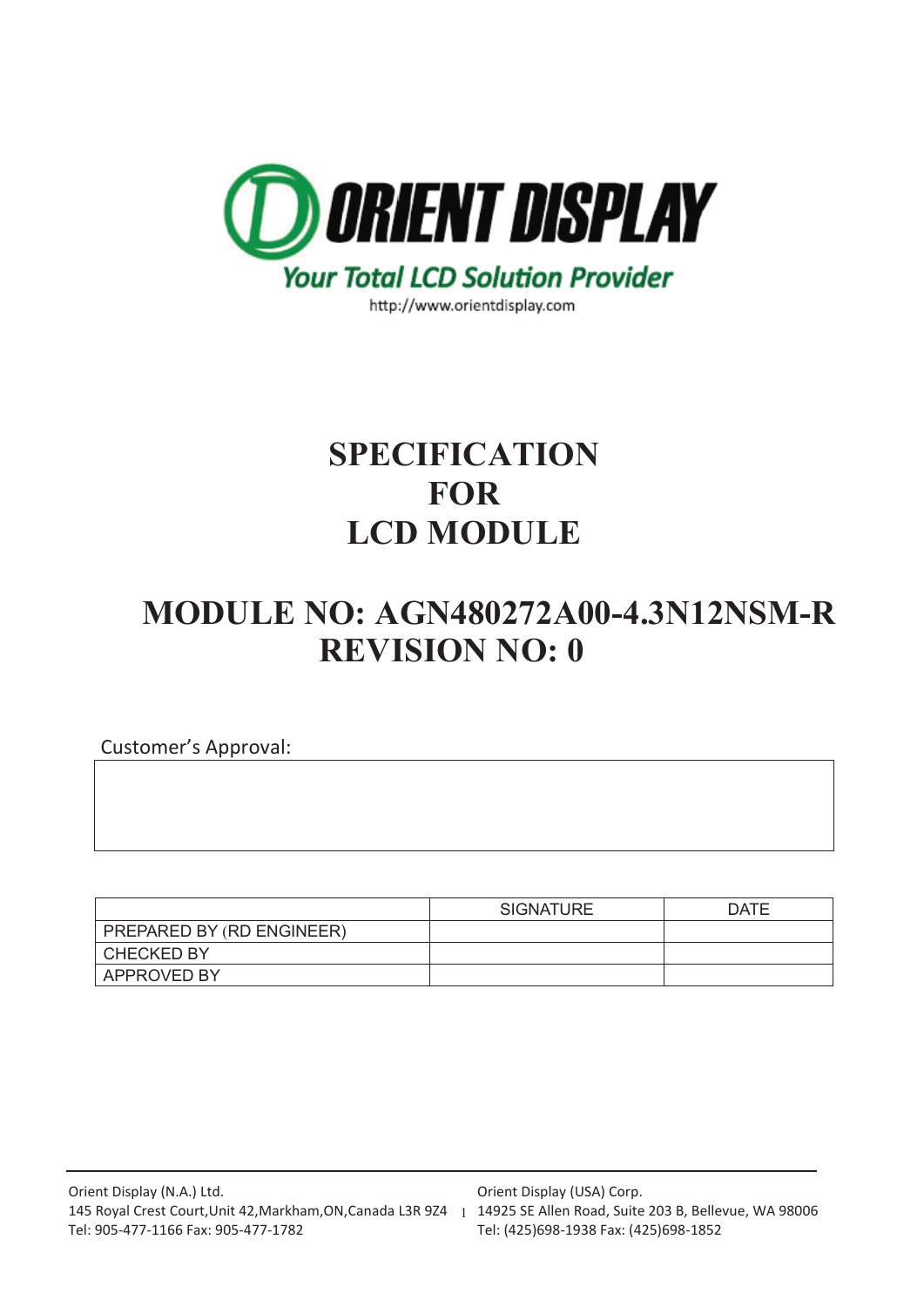### **CONTENTS**

| <b>DATE</b> | <b>DESCRIPTION</b>            |
|-------------|-------------------------------|
| 2018-10-19  | $- \cdot$<br>First<br>release |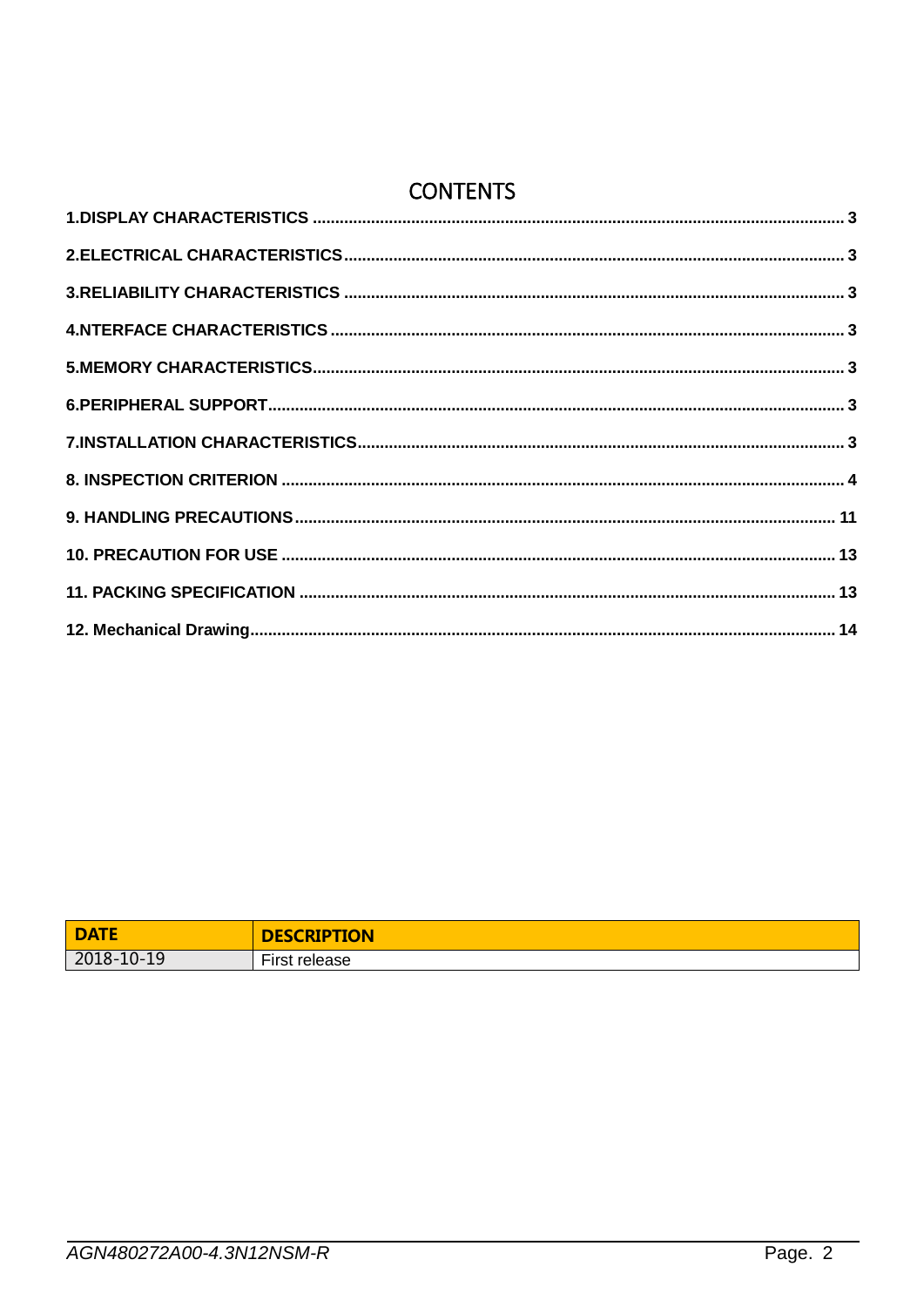### <span id="page-2-0"></span>**1. DISPLAY CHARACTERISTICS**

| <b>Item</b>           | <b>Contents</b>            | <b>Note</b>                       |  |  |
|-----------------------|----------------------------|-----------------------------------|--|--|
| Color                 | 65K (65536) color          | 16bit Palette 5R6G5B              |  |  |
| Active area (L*W)     | 95.04 mm(L) × 53.86 mm(W)  |                                   |  |  |
| viewing area (L*W)    | 96 mm(L) $\times$ 55 mm(W) |                                   |  |  |
| Resolution(H*V)       | $480\times272$ Pixels      |                                   |  |  |
| Back light type       | LED                        | $\overline{\phantom{a}}$          |  |  |
| <b>B/L</b> brightness | 260nit                     | 64 evels of brightness adjustment |  |  |

#### <span id="page-2-1"></span>**2. ELECTRICAL CHARACTERISTICS**

| <b>Item</b>                                      | <b>Test Conditions</b>                        | Min.                     | VD. | Max. | Unit |  |
|--------------------------------------------------|-----------------------------------------------|--------------------------|-----|------|------|--|
| Power supply voltage                             |                                               | 5.0                      |     | 5.5  |      |  |
| Power supply current                             | $VCC = +5V$ , Maximum backlight<br>brightness | $\overline{\phantom{0}}$ | 460 |      | mA   |  |
|                                                  | $VCC = +5V$ , Backlight off                   |                          | 220 |      | mA   |  |
| Recommend DC power supply : least 5V 1A DC Power |                                               |                          |     |      |      |  |

#### <span id="page-2-2"></span>**3. RELIABILITY CHARACTERISTICS**

| ltem                  | <b>Test Conditions</b>   | Min.  | Typ. | Max. | Unit   |
|-----------------------|--------------------------|-------|------|------|--------|
| Operation temperature | 12V@60%RH                | $-20$ | ے ک  | 70   | $\sim$ |
| Storage temperature   | $\overline{\phantom{0}}$ | $-30$ | 25   | 80   | $\sim$ |
| <b>Humidity</b>       | $7E^{\circ}C$            | 10%   | 60%  | 90%  | RH     |

#### <span id="page-2-3"></span>**4. INTERFACE CHARACTERISTICS**

| <b>Item</b>             | <b>Test Conditions</b>                                          | Min.                     | Typ.   | Max.    | <b>Unit</b> |  |
|-------------------------|-----------------------------------------------------------------|--------------------------|--------|---------|-------------|--|
|                         | Standard                                                        | 1200                     | 115200 | 921600  | bps         |  |
| UART baud rate          | Custom                                                          | 1200                     |        | 1000000 | bps         |  |
| UART output level       | Output $1$ , Iout = $1mA$                                       | 3.0                      | 3.2    |         | V           |  |
| (TXD、BUSY)              | Output $0$ , Iout = -1mA                                        | $\overline{\phantom{a}}$ | 0.1    | 0.2     |             |  |
| <b>UART</b> input level | Input $1$ , Iin = $1mA$                                         | 2.0                      | 3.3    | 15.0    | V           |  |
| $\mid$ (RXD, I/O)       | Input $0$ , Iin = -1mA                                          | $-0.7$                   | 0.0    | 1.3     | V           |  |
| UART mode               | 8N1 UART, CMOS or 3.3V TTL                                      |                          |        |         |             |  |
| User Interface Type     | 10Pin 1.0mm FFC                                                 |                          |        |         |             |  |
| USB interface           | No.                                                             |                          |        |         |             |  |
| SD card interface       | Yes, FAT32 file format, Download/Update GUI Project via SD Card |                          |        |         |             |  |

#### <span id="page-2-4"></span>**5. MEMORY CHARACTERISTICS**

|  | <b>Memory type</b>  | ltem                                 | Min.                     | Typ.                     | Max. | <b>Unit</b> |
|--|---------------------|--------------------------------------|--------------------------|--------------------------|------|-------------|
|  | <b>FLASH Memory</b> | Total capacity                       |                          | $\overline{\phantom{0}}$ | 128  | <b>MB</b>   |
|  |                     | Font storage space                   | $\overline{\phantom{0}}$ | $\overline{\phantom{0}}$ | າາ   | <b>MB</b>   |
|  |                     | Full screen picture storage quantity | $\overline{\phantom{0}}$ | $\overline{\phantom{0}}$ | 370  | Picture     |

#### <span id="page-2-5"></span>**6. PERIPHERAL SUPPORT**

**Peripheral**

Peripheral support | 4-wire RTP

#### <span id="page-2-6"></span>**7. INSTALLATION CHARACTERISTICS**

| <b>I</b> tem |                                                  |  |  |  |
|--------------|--------------------------------------------------|--|--|--|
|              | Module size (L*W*H) 121.9(L)×74.7 (W)×13.0(TH)mm |  |  |  |
| Net weight   | 120q                                             |  |  |  |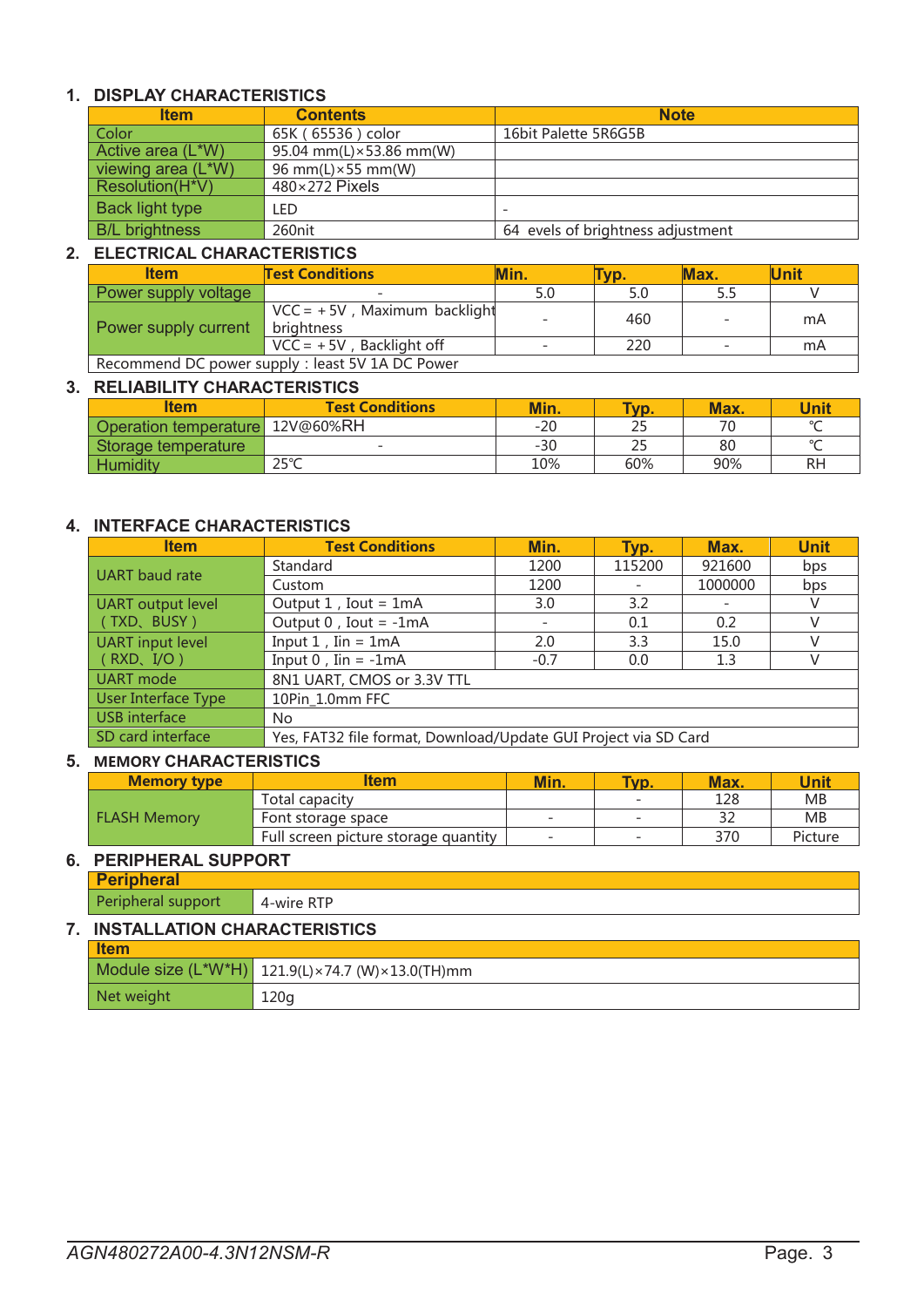### <span id="page-3-0"></span>**8. INSPECTION CRITERION**

#### **8.1 Objective**

The TFT test criterion are set to formalize TFT quality standards for ORIENTDISPLAY with reference to those of the customer for inspection, release and acceptance of finished TFT products in order to guarantee the quality of TFT products required by the customer.

#### **8.2. Scope**

The criterion is applicable to all the TFT products manufactured by ORIENTDISPLAY.

#### **8.3. Equipment for Inspection**

Electrical tester, electrical testing machines, vernier calipers, microscopes, magnifiers, anti-static wrist straps, finger cots, labels, tri-phase cold and hot shock machine, constant temperature and humidity chamber, backlight table, ovens for high-low temperature experiments, refrigerators, constant voltage power supply (DC), desk Lamps, etc.

#### **8.4. Sampling Plan and Reference Standards**

8.4.1 Sampling plan : Refer to National Standard GB/T 2828.1---2012/ISO2859-1:1999, level II of normal levels : **Major defect: AQL 0.4 Minor defect: AQL 1.0** 8.4.2 GB/T 2828.1---2012/ISO2859-1:1999 Sampling check procedure in count 8.4.3 GB/T 18910. Standard for LCM parts 8.4.4 GB/T24213-2008 Basic Environmental Test Procedures for Electrical and Electronic Products 8.4.5 IPC-A-610E Acceptability of Electronic Assemblies

#### **8.5. Inspection Conditions and Inspection Reference**

8.5.1 Cosmetic inspection: shall be done normally at 23±5℃ of the ambient temperature and 45~75%RH of relative humidity, under the ambient luminance between 500lux~1000lux and at the distance of 30cm apart between the inspector's eyes and the LCD panel and normally in reflected light. For backlight LCM, cosmetic inspection shall be done under the ambient luminance less than 100lux with the backlight on. 8.5.2 The TFT shall be tested at the angle of 45°left and right and 0-45° top and bottom as the following picture showing:





8.5.3 Definition of viewing area(VA)

A area : Active area(AA area)

B area : Viewing area(VA area)

C area : Non-viewing area(not viewing after customer assembly)

If there is any appearance viewing defect which do not affect product quality and customer assembly in C area, it's accepted in generally.

The criteria apply to A and B area except chipping and crack.

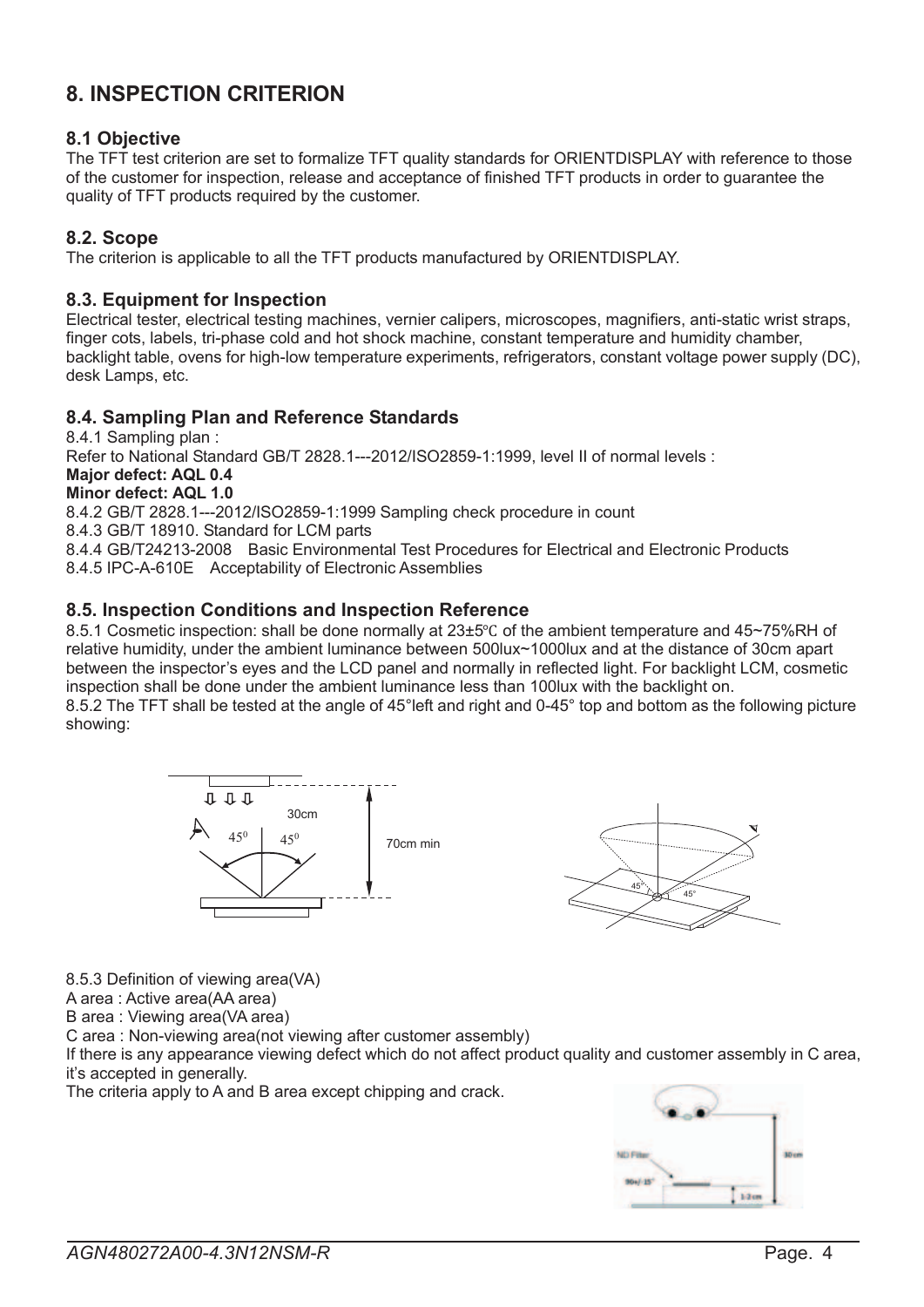

8.5.4 Inspection with naked eyes(exclusive of the inspection of the physical dimensions of defects carried out with magnifiers)

8.5.5 ND card use method(refer to right conner image) and scope: Multi-bright dot; Mura(Black/Gray pattern uneven); dark line and so on.

8.5.6 Undefined items or other special items, refer to mutual agreement and limited sample.If criterion does not match product specifications/ technical requirement, both should be subject to special inspection criterion agreed by customer.

#### **8.6. Defects and Acceptance Standards**

8.6.1 Electrical properties test

8.6.1.1 Test voltage(V) : Refer to the instruction of testers and the product specification or drawing and the display content and parameters and display effects shall conform to the product specification and drawing. 8.6.1.2 Current Consumption(I) : Refer to approved product specifications or drawings.

| No.       | <b>Defects</b>                   | <b>Descriptions</b>                                                                                              | <b>Pictures</b>             | <b>Inspection</b><br>method/tools | <b>Defect</b><br>category |
|-----------|----------------------------------|------------------------------------------------------------------------------------------------------------------|-----------------------------|-----------------------------------|---------------------------|
| 8.6.1.3.1 | /reaction                        | No display shows no picture/display in<br>normal connected situation.                                            |                             | Naked eyes/<br>testers            | MA.                       |
| 8.6.1.3.2 | Missing<br>segment               | Shows missing lines in normal<br>display                                                                         |                             | Naked eyes/<br>testers            | MA.                       |
| 8.6.1.3.3 | Dark line                        | Only visible on gray pattern, 1<br>or more vertical/horizontal<br>lines:5%ND, not visible, OK                    |                             | Naked eyes/<br>testers            | MA.                       |
| 8.6.1.3.4 | POL angle<br>defect              | Not accepted                                                                                                     | IT: 98<br>ロレ 助み バブ ユ おロガゲ 折 | Naked eyes/<br>testers            | MA.                       |
| 8.6.1.3.5 | Image<br>retention<br>(sticking) | Chess pattern stays for 30mins<br>and change to 50% gray<br>pattern, disappear time <10s,<br>OK; if time>10s, NG |                             | Naked eyes/<br>testers            | MA.                       |
| 8.6.1.3.6 | Flicker                          | Refer to limit sample if<br>essential or flicker<br>value<-30dB(measured by<br>CA310A); OK                       |                             | Naked eyes/<br><b>CA310A</b>      | MA.                       |
| 8.6.1.3.7 | Display<br>abnormal              | Not accepted                                                                                                     |                             | Naked eyes/<br>testers            | MA.                       |
| 8.6.1.3.8 | Cross-talk                       | Refer to limited sample                                                                                          |                             | Naked eyes/<br>limited sample     | MA.                       |

8.6.1.3 Function items(Defect category : MA.)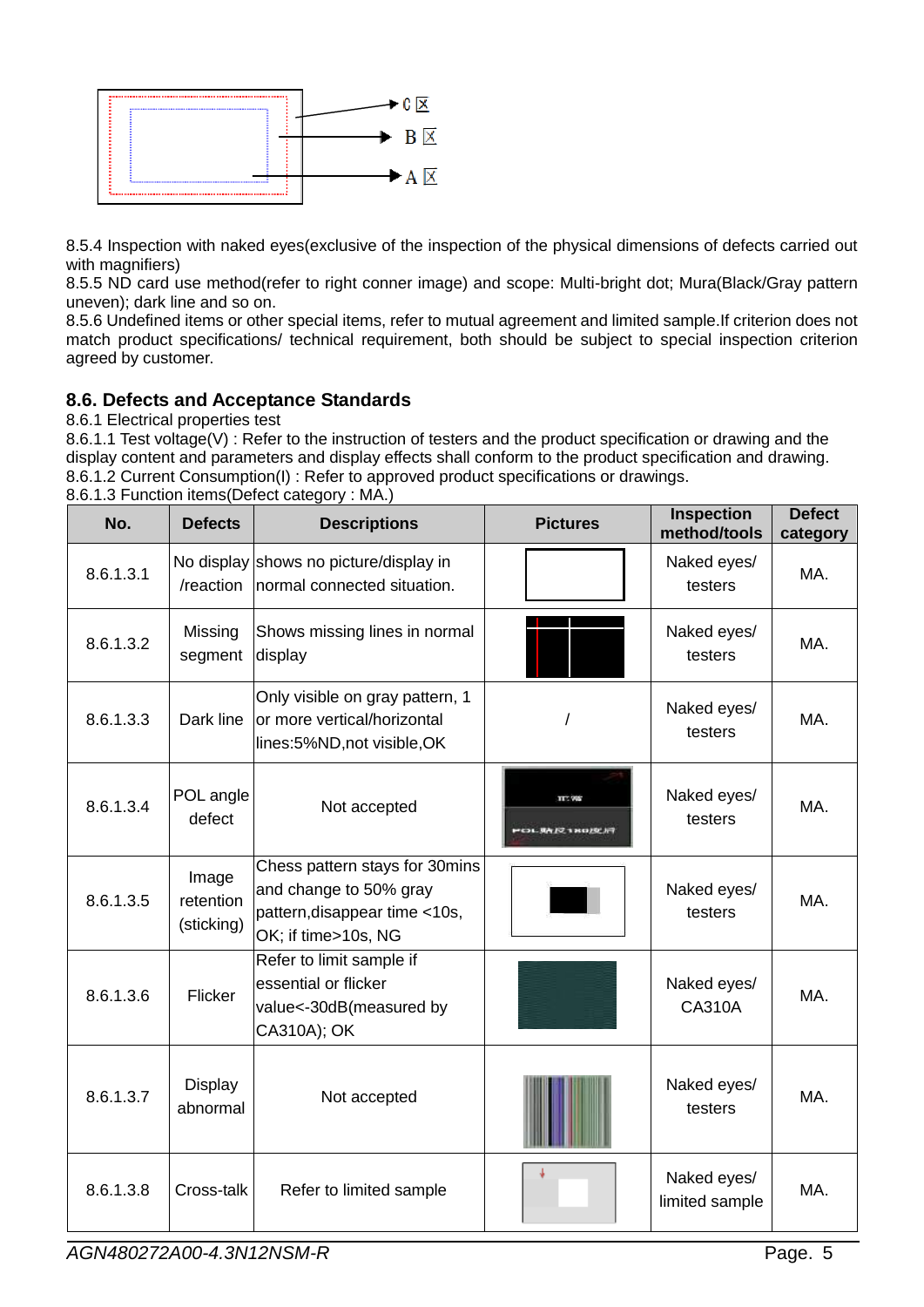| 8.6.1.3.9  | Display    | Refer to limited sample   | Naked eyes/    | MA. |
|------------|------------|---------------------------|----------------|-----|
|            | dim/bright |                           | limited sample |     |
| 8.6.1.3.10 | Contrast   | Refer to limited sample   | Naked eyes/    | MA. |
|            |            |                           | limited sample |     |
| 8.6.1.3.11 | Huge       | Out of spec, not accepted | Ammeter        | MA. |
|            | current    |                           |                |     |
|            | ТP         |                           | Naked eyes/    |     |
| 8.6.1.3.12 | function   | Not accepted              | Touch/         | MA. |
|            | defect     |                           | test program   |     |

8.6.2 LCD dot/line defect

#### 8.6.2.1 LCD pixel dot defect(defect category : MI.)

| <b>Item</b>                                                        |                 | <b>Inspection criterion</b> |           |  |  |  |
|--------------------------------------------------------------------|-----------------|-----------------------------|-----------|--|--|--|
| <b>Size</b>                                                        | S<5"            | 5"≤S<10"                    | 10"≤S<15" |  |  |  |
| Color pixel dot defect(RGB dot)                                    |                 |                             | 2         |  |  |  |
| 2 connected bright dot                                             |                 |                             |           |  |  |  |
| 3 connected bright dot or more                                     |                 |                             |           |  |  |  |
| Bright dot quantity                                                |                 | 2                           | 3         |  |  |  |
| Random dark dot quantity                                           | 2               | 3                           | 4         |  |  |  |
| 2 connected dark dot                                               |                 |                             |           |  |  |  |
| 3 connected dark dot or more                                       |                 |                             |           |  |  |  |
| Dark dot quantity                                                  | 3               | 4                           | 5         |  |  |  |
| Multi-bright dot                                                   | ND 3%hidden, OK |                             |           |  |  |  |
| Remark: 2 bright dots distance DS≥15mm 2 dark dots distance DS≥5mm |                 |                             |           |  |  |  |
| 1) Bright dot: Power on TFT and RGB dot in black display           |                 |                             |           |  |  |  |
| [2] Dark dot: Power on TFT and gray or black dot in RGB display    |                 |                             |           |  |  |  |

3) Multi-bright dot: Power on TFT and fluorescent tiny dot in black display(only visible in black display)

#### 8.6.2.2 LCD appearance dot defect (defect category : MI.)

|           |                | <b>Inspection criterion</b> |                             |                |                            |                                                                 | <b>Inspection</b> |                          |
|-----------|----------------|-----------------------------|-----------------------------|----------------|----------------------------|-----------------------------------------------------------------|-------------------|--------------------------|
| No.       | <b>Item</b>    |                             | <b>Size</b>                 | S<5"           | $5"$ $\leq$ $5$ $<$ $10"$  | 10"≤S<15"                                                       | <b>Picture</b>    | method/tools             |
|           |                |                             | $D \le 0.15$                |                | Not count Not count        | $D \leq 0.2$ mm                                                 |                   |                          |
|           |                |                             | $0.15 < D \le 0.25$         |                | 3                          | Not count                                                       | Ţþ                |                          |
|           |                |                             | $0.25 < D \le 0.30$         | 1              | 2                          | $0.2 - 0.35$ mm                                                 |                   | Naked eyes<br>/film card |
|           | Dot defect     |                             | $0.30 < D \le 0.35$         | $\overline{0}$ | 1                          | $Q'$ ty $\leq 4$                                                |                   |                          |
| 8.6.2.2.1 | (black dot,    |                             | $0.35 < D \le 0.50$         | 0              | $\Omega$                   |                                                                 | $D=(a+b)/2$       | /magnifier               |
|           | white dot)     |                             | D > 0.5                     | 0              | $\Omega$                   | $\Omega$                                                        |                   |                          |
|           |                |                             |                             |                |                            | Remark : D≤0.15mm, not count.Multi-dot as bulk is not accepted. |                   |                          |
|           |                |                             | Count dot quantity $\leq 5$ |                |                            |                                                                 |                   |                          |
|           |                |                             |                             |                |                            | 2 round dots or linear dots in 1 cm is judged as multi-dot.     |                   |                          |
|           |                | Length                      | Width                       | S<5"           | $5"$ $\leq$ $5$ $\leq$ 10" | 10"≤S<15"                                                       |                   |                          |
|           |                | (mm)<br>(mm)                |                             |                |                            |                                                                 |                   |                          |
|           | Line<br>defect | <b>Not</b>                  | W≤0.03                      |                | Accepted   Accepted        | Accepted                                                        |                   | Naked eyes               |
| 8.6.2.2.2 | (visible       | count                       |                             |                |                            |                                                                 |                   | /film card               |
|           | when           | $L \leq 5$                  | $0.03 \leq W$               | 3              | 3                          | Not count                                                       |                   | /magnifier               |
|           | power on)      |                             | < 0.05                      |                |                            |                                                                 |                   |                          |
|           |                | $L \leq 5$                  | $0.05 \leq W$               | $\overline{0}$ | 1                          | 3                                                               |                   |                          |
|           |                |                             | 0.08                        |                |                            |                                                                 |                   |                          |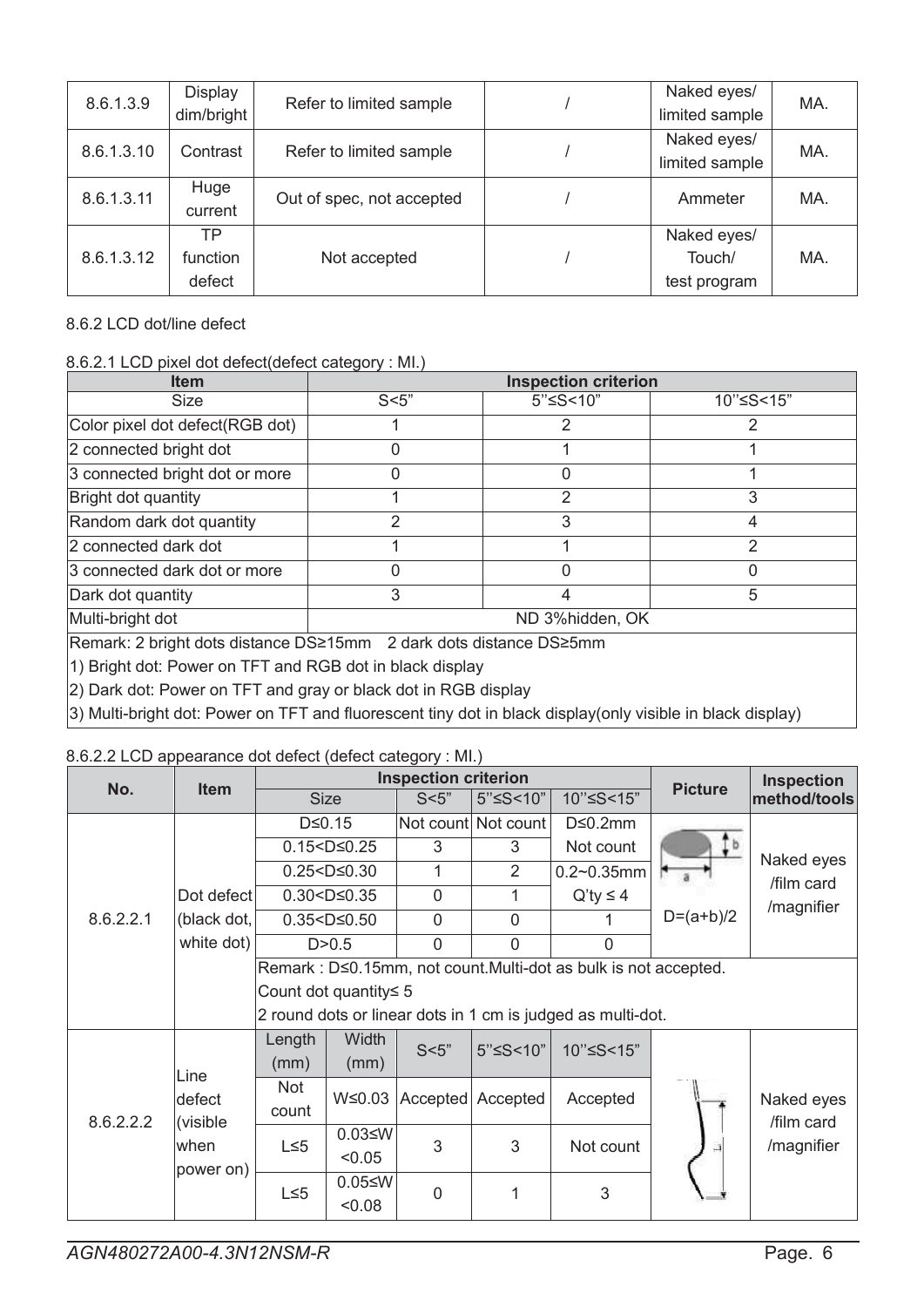|           |                  | L≤8     | $0.05 \leq W$<br>< 0.08 | 0         | 0                         |           |                                                                                  |            |
|-----------|------------------|---------|-------------------------|-----------|---------------------------|-----------|----------------------------------------------------------------------------------|------------|
|           |                  | L > 8   | W > 0.08                | 0         |                           |           |                                                                                  |            |
|           |                  | Remark: |                         |           |                           |           |                                                                                  |            |
|           |                  |         |                         |           |                           |           | Invisible when power on, only visible in special angle against light, show as    |            |
|           |                  |         |                         |           |                           |           | watermark/folding/scratch but can not be touched, no control or refer to keeping |            |
|           |                  | sample. |                         |           |                           |           |                                                                                  |            |
|           | Polarizer        |         | Size(mm)                | S<5"      | $5"$ $\leq$ $5$ $<$ $10"$ | 10"≤S<15" |                                                                                  |            |
|           | Iconvex-         |         | $D \leq 0.20$           | Not count | Not count                 | Not count |                                                                                  |            |
|           | lconcave         |         | $0.20 < D \leq 0.5$     | 2         | 2                         | 3         |                                                                                  | Naked eyes |
| 8.6.2.2.3 | dot defect,      |         | $0.50 < D \le 0.8$      | $\Omega$  |                           |           |                                                                                  | film card  |
|           | polarizer        |         | $0.8 < D \le 1.5$       | $\Omega$  | $\mathbf{0}$              |           |                                                                                  | /magnifier |
|           | bubble<br>defect |         | D>1.5mm                 | 0         | 0                         | 0         |                                                                                  |            |

#### 8.6.3 Chipping defect

| No.     | <b>Item</b>                                   |                                                                                                                                                                                                                                      |                 | <b>Accepted criterion(mm)</b>                                       |                | MA. | MI. |
|---------|-----------------------------------------------|--------------------------------------------------------------------------------------------------------------------------------------------------------------------------------------------------------------------------------------|-----------------|---------------------------------------------------------------------|----------------|-----|-----|
|         | ITO conductive side                           | X                                                                                                                                                                                                                                    | $\prime$        | $≤1/8L$                                                             | $\overline{1}$ |     |     |
| 8.6.3.1 |                                               | Y                                                                                                                                                                                                                                    | $Y \leq 1/6W$   | 1/6W <y≤1 4w<="" td=""><td>1/4W &lt; Y</td><td></td><td></td></y≤1> | 1/4W < Y       |     |     |
|         |                                               | Accept                                                                                                                                                                                                                               | $\overline{2}$  | 2                                                                   | $\mathbf 0$    |     |     |
|         |                                               |                                                                                                                                                                                                                                      |                 |                                                                     |                |     |     |
| 8.6.3.2 | Corner chipping                               | X                                                                                                                                                                                                                                    | $\prime$        | $≤1/6L$                                                             | $\prime$       |     |     |
|         | (ITO pins position)                           | Y                                                                                                                                                                                                                                    | $Y \leq 1/2W$   | 1/2W <y≤w< td=""><td>W &lt; Y</td><td></td><td></td></y≤w<>         | W < Y          |     |     |
|         |                                               | Accept                                                                                                                                                                                                                               | 2               | 1                                                                   | $\mathbf 0$    |     |     |
|         |                                               | Corner chipping occurred in sealed edge position as<br>per 6.3.3; at the same time it should not enter into<br>black border of the frame and the corner chipping<br>effect the electric connection position perform as per<br>6.3.1. |                 |                                                                     |                |     |     |
|         | Chipping in sealed<br>area (outside chipping) | $\mathsf{X}$                                                                                                                                                                                                                         | $\prime$        | $≤1/8L$                                                             | $\prime$       |     |     |
|         |                                               | Y(outside<br>chipping)                                                                                                                                                                                                               | Not enter       | Enter<br>Y≤H                                                        | H < Y          |     |     |
|         |                                               | Y(inside<br>chipping)                                                                                                                                                                                                                | into<br>sealant | Enter<br>$Y \leq 1/2H$                                              | 1/2H < Y       |     |     |
| 8.6.3.3 |                                               | Z                                                                                                                                                                                                                                    | $\leq$ T        | $≤1/2T$                                                             | $\prime$       |     |     |
|         |                                               | 2<br>$\pmb{0}$<br>Accept<br>1                                                                                                                                                                                                        |                 |                                                                     |                |     |     |
|         | Chipping in sealed<br>area (inside chipping)  | The standards of inner and outer chipping on edge<br>sealing area are same. When the chipping occurred<br>in the opposite of stage, Y as per the chipping on the<br>non-conduction side standard in 6.3.1                            |                 |                                                                     |                |     |     |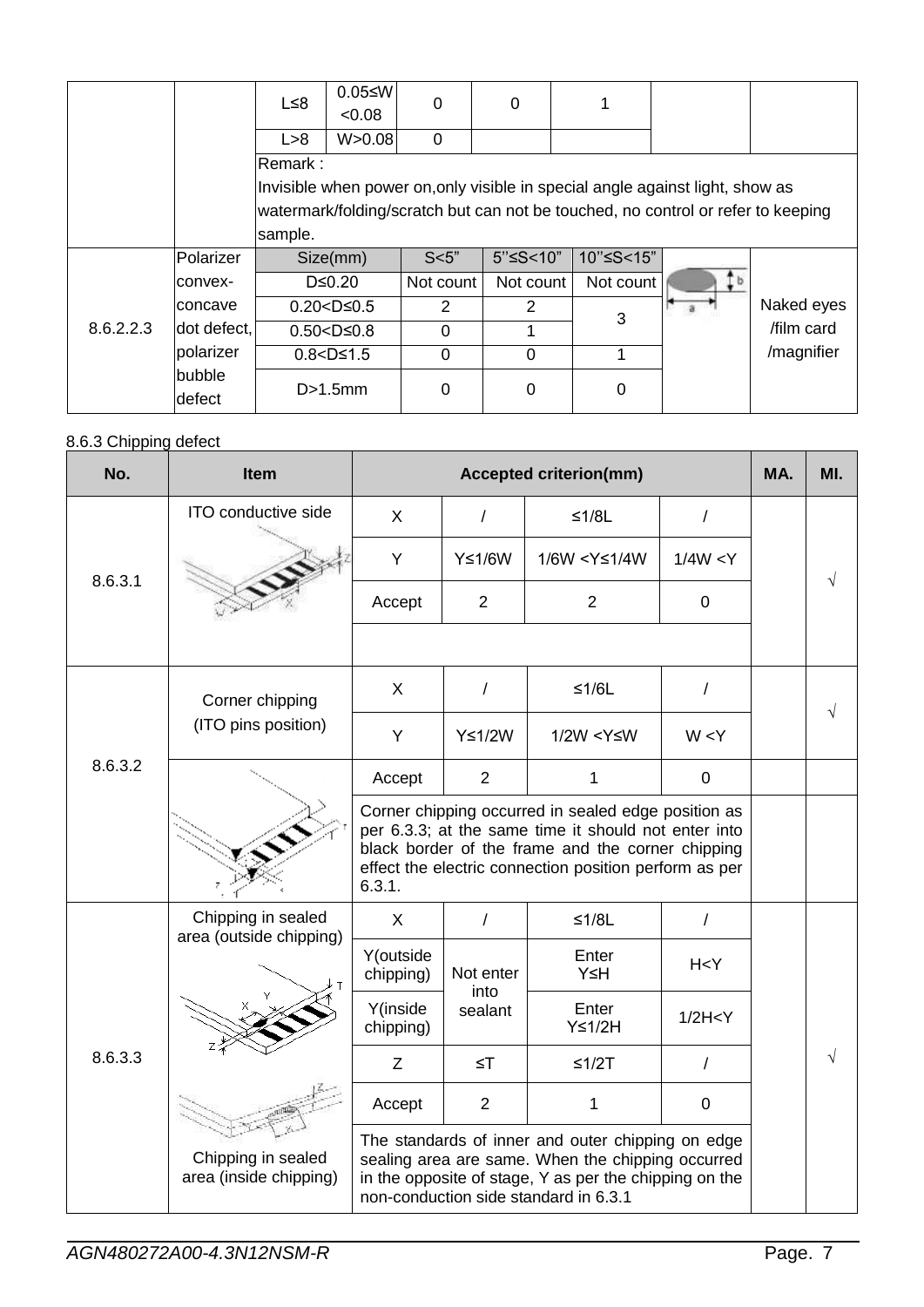|                                 | Conductive side<br>(back side chipping)      | X                                                                                                   |                                                                                                                                                   | $≤1/6L$                                                              |             |  |   |  |  |  |
|---------------------------------|----------------------------------------------|-----------------------------------------------------------------------------------------------------|---------------------------------------------------------------------------------------------------------------------------------------------------|----------------------------------------------------------------------|-------------|--|---|--|--|--|
| 8.6.3.4                         |                                              | Y                                                                                                   | Y≤1/3W                                                                                                                                            | 1/3W <y≤2 3w<="" td=""><td>2/3W &lt; Y</td><td></td><td>V</td></y≤2> | 2/3W < Y    |  | V |  |  |  |
|                                 |                                              | Accept                                                                                              | $\overline{2}$                                                                                                                                    | 2                                                                    | $\mathbf 0$ |  |   |  |  |  |
|                                 |                                              |                                                                                                     |                                                                                                                                                   | Chipping into ITO side, refer to 6.3.1                               |             |  |   |  |  |  |
|                                 | Protruding LCD poor<br>cutting and LCD burrs | X                                                                                                   |                                                                                                                                                   | $≤1/8L$                                                              |             |  |   |  |  |  |
|                                 |                                              | Y                                                                                                   | ≤1/6W                                                                                                                                             | 1/6W <y≤1 5w<="" td=""><td>1/5W &lt; Y</td><td></td><td></td></y≤1>  | 1/5W < Y    |  |   |  |  |  |
| 8.6.3.5                         |                                              | Ζ                                                                                                   |                                                                                                                                                   |                                                                      |             |  |   |  |  |  |
|                                 |                                              | Accept                                                                                              | 1                                                                                                                                                 |                                                                      |             |  |   |  |  |  |
|                                 |                                              | The outside protruding control as per the tolerance of<br>drawing.                                  |                                                                                                                                                   |                                                                      |             |  |   |  |  |  |
| 8.6.3.6                         | Crack                                        |                                                                                                     | Not allow to occur cracks without direction; the crack<br>expand to inside is NG, but to outside is OK<br>(confirmed as per the damaged standard) |                                                                      |             |  |   |  |  |  |
| Remark:                         |                                              |                                                                                                     |                                                                                                                                                   |                                                                      |             |  |   |  |  |  |
| X means the length of chipping; |                                              |                                                                                                     |                                                                                                                                                   |                                                                      |             |  |   |  |  |  |
| Y means the width;              |                                              |                                                                                                     |                                                                                                                                                   |                                                                      |             |  |   |  |  |  |
| Z means the thickness;          |                                              |                                                                                                     |                                                                                                                                                   |                                                                      |             |  |   |  |  |  |
|                                 | W means the step width of the two glasses;   |                                                                                                     |                                                                                                                                                   |                                                                      |             |  |   |  |  |  |
|                                 |                                              | والمتمثل فتمسا والمستوات والفراسية المتعارض والمستوات المسارق والمستحقق والمستحدث والفراس والمستحين |                                                                                                                                                   |                                                                      |             |  |   |  |  |  |

H means the distance from the glass edge to the sealant inner edge;

T means glass thickness.

|  |  | 8.6.4 Backlight components |
|--|--|----------------------------|
|--|--|----------------------------|

| No.     | <b>Item</b>                    | <b>Description</b>                                                                                                                                                                                                         | <b>Accepted criterion</b>      | MA. | MI. |
|---------|--------------------------------|----------------------------------------------------------------------------------------------------------------------------------------------------------------------------------------------------------------------------|--------------------------------|-----|-----|
| 8.6.4.1 | No backlight<br>wrong Color    |                                                                                                                                                                                                                            | Rejected                       |     |     |
| 8.6.4.2 | Color<br>deviation             | When powered on, the LCD color<br>differs from its sample and found that<br>the color not conforming to the<br>drawing after testing.                                                                                      | Refer to sample<br>and drawing |     |     |
| 8.6.4.3 | <b>Brightness</b><br>deviation | When powered on, the LCD brightness<br>differs from its sample and is found<br>after testing not conforming to the<br>drawing; or if it conforms to the<br>drawing but the brightness over ±40%<br>than its typical value. | Refer to sample<br>and drawing |     |     |
| 8.6.4.4 | <b>Uneven</b><br>brightness    | Uneven on the same LCD and out of<br>the specification of the drawing. The<br>no specification evenness= (the max<br>value-the min value)/ mean value<<br>70%.                                                             | Refer to sample<br>and drawing |     |     |
| 8.6.4.5 | Spot/line/<br>scratch          | When power on, it has dirty spot,<br>scratches and so on spot and line<br>defects.                                                                                                                                         | Refer to 6.2.2                 |     |     |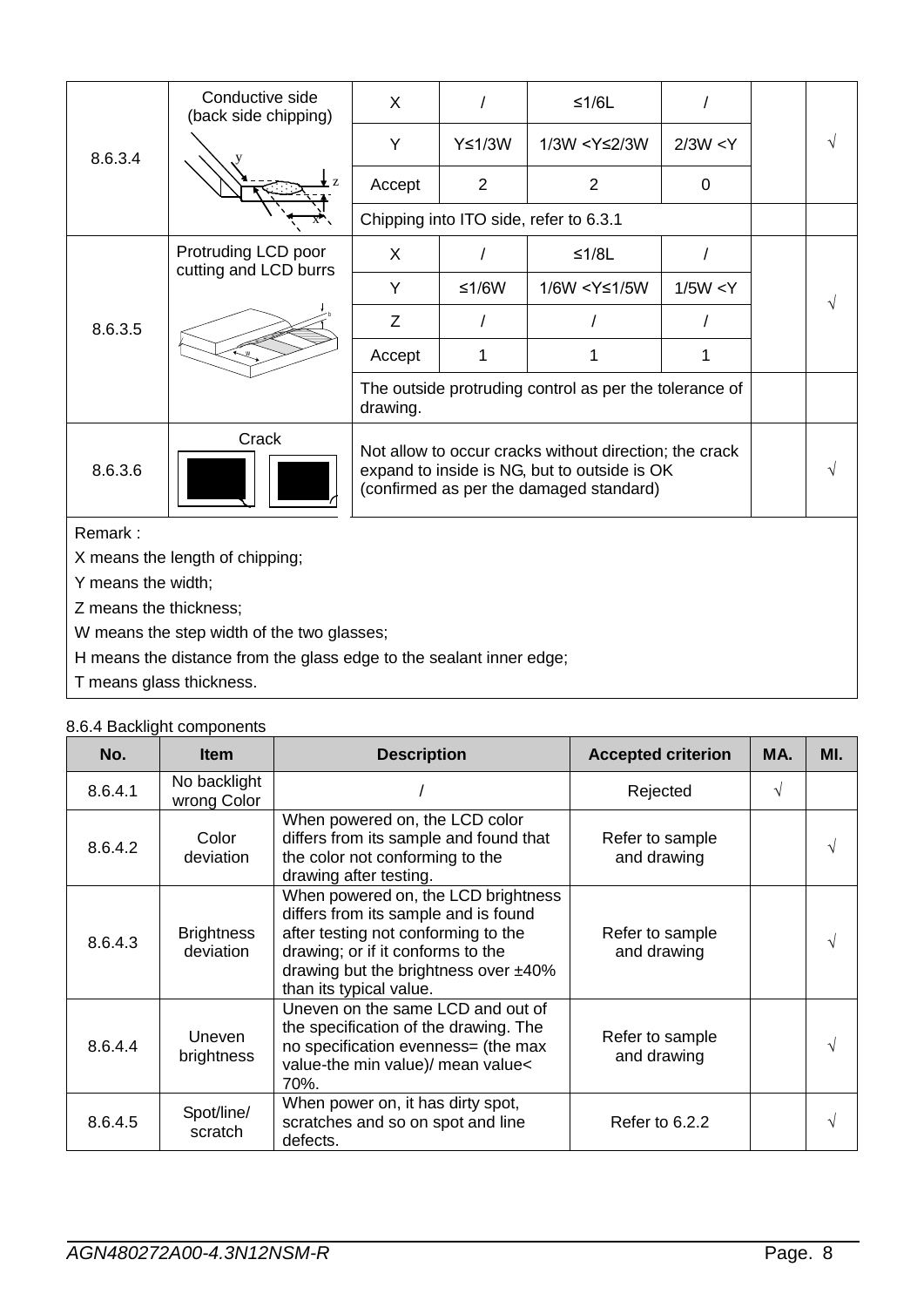#### 8.6.5 Metal frame (Metal Bezel)

| No.     | <b>Item</b>                                                     | <b>Description</b>                                                                                                                                                                      | <b>Accepted criterion</b> | MA. | MI. |
|---------|-----------------------------------------------------------------|-----------------------------------------------------------------------------------------------------------------------------------------------------------------------------------------|---------------------------|-----|-----|
| 8.6.5.1 | Material &<br>surface<br>treatment                              | Metal frame/surface<br>treatment do not conform to<br>the specifications.                                                                                                               | Rejected                  | √   |     |
| 8.6.5.2 | Tab twist<br>Unconformity<br>/Tab not<br>twisted                | Wrong twist method or direction and<br>twist tabs are not twisted as required.                                                                                                          | Rejected                  | √   |     |
| 8.6.5.3 | Bezel paint<br>loss                                             | 1. Front surface:<br>Paint peel off and scratch to the                                                                                                                                  |                           |     |     |
| 8.6.5.4 | Bezel<br>scratch                                                | bottom<br>Dot:D≤0.5mm, exceeds 3;                                                                                                                                                       |                           |     |     |
| 8.6.5.5 | Painting peel<br>off,<br>discoloration,<br>dent, and<br>scratch | Line:L≤3.0mm,W≤0.05mm exceeds 2;<br>2. Front dent, air bubble and side with<br>paint peeling off scratch to the bottom<br>Dot: D≤1.0mm, exceeds 3;<br>Line:L≤3.0mm,W≤0.05mm, exceeds 2; | Rejected                  |     |     |
| 8.6.5.6 | <b>Burr</b>                                                     | Burr(s) on metal bezel is so<br>long as to get into viewing area.                                                                                                                       | Rejected                  |     | V   |

### 8.6.6 FPC

| No.     | <b>Item</b>              | <b>Description</b>                                                                                                                                   | <b>Accepted criterion</b>                                                                                                                                                                                | MA.       | MI. |
|---------|--------------------------|------------------------------------------------------------------------------------------------------------------------------------------------------|----------------------------------------------------------------------------------------------------------------------------------------------------------------------------------------------------------|-----------|-----|
| 8.6.6.1 | Model &P/N               | Material model & P/N                                                                                                                                 | Keep the same with<br>drawing and technical<br>requirement                                                                                                                                               | $\sqrt{}$ |     |
| 8.6.6.2 | Dimension/<br>position   | Dimension in drawing spec<br>征<br>łΠ<br>Remark: H=ITO pin length<br>f=FPC width<br>W=ITO pin width                                                   | f≤1/3w, h ≤1/3H,<br>dimension<br>in drawing spec-> OK<br>Conducive material<br>and ITO/PDA<br>connective area must<br>over than 1/2.<br>Entire dimension must<br>be in spec tolerance.<br>hþ<br>↓↓<br>h2 |           | √   |
| 8.6.6.3 | <b>FPC</b><br>appearance | Hot pressing material get broken,<br>folding line open;<br>FPC golden finger oxidate,<br>broken, scratch, foreign<br>material which cause line short | Broken length<2mm;<br>FPC line is OK- ><br>Accepted<br>Crack and line<br>broken->Rejected                                                                                                                |           |     |
| 8.6.6.4 | FPC burr                 | Burr near FPC edge area                                                                                                                              | When cover line and<br>burr length<br>$\leq$ 1.0mm->Accepted                                                                                                                                             |           | V   |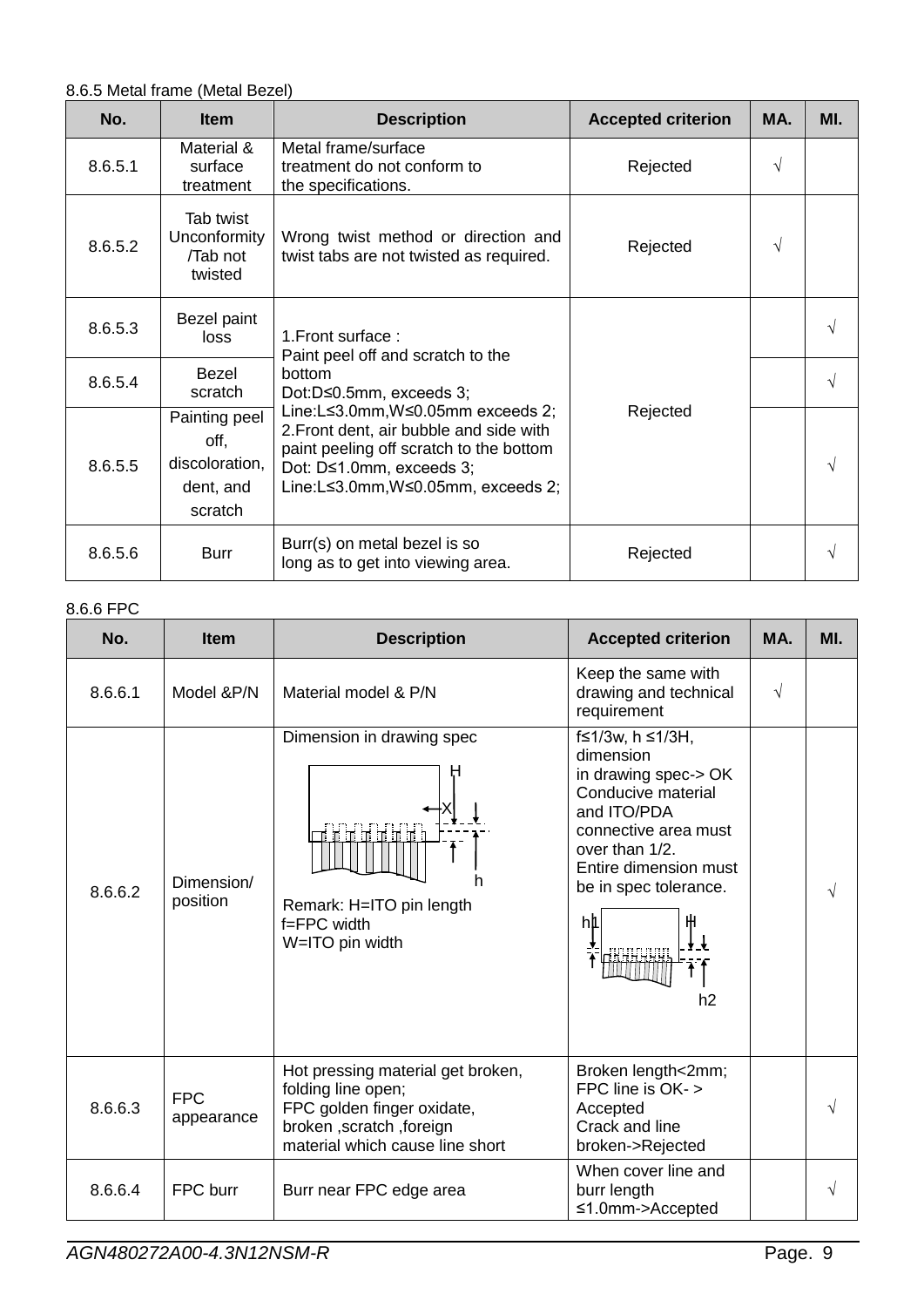| 8.6.6.5 | FPC falling<br>off             | FPC bonding area falling off; silica gel<br>breaking | Rejected | ٦ |
|---------|--------------------------------|------------------------------------------------------|----------|---|
| 8.6.6.6 | Sealant<br>missing ITO<br>line | Sealant is not covered all ITO line                  | Rejected |   |
| 8.6.6.7 | Missing<br>sealant             | No sealant                                           | Rejected |   |
| 8.6.6.8 | Sealant                        | Sealant height ->product total height                | Rejected |   |

### 8.6.7 SMT

| No.     | <b>Item</b>              | <b>Description</b>                                                                                              | <b>Accepted criterion</b> | MA. | MI. |
|---------|--------------------------|-----------------------------------------------------------------------------------------------------------------|---------------------------|-----|-----|
| 8.6.7.1 | Soldering<br>bridge      | Solder between adjacent pads and<br>components                                                                  | Rejected                  |     |     |
| 8.6.7.2 | Solder<br>ball/splash    | Solder ball/tin dross causing short<br>circuit at the solder point. There are<br>active solder ball and splash. | Rejected                  |     |     |
| 8.6.7.3 | Soldering<br>excursion   | Soldering slant > 1/3 soldering pad<br>焊盘宽度<br>焊接宽度                                                             | Rejected                  |     |     |
| 8.6.7.4 | Component<br>wrong       | Component on PCB differs with<br>drawing: wrong one, extra one, lack<br>one, opposite polarity                  | Rejected                  | √   |     |
|         | attaching                | JUMP short circuit on PCB: extra<br>soldering, lack soldering.                                                  | Rejected                  | √   |     |
| 8.6.7.5 | Component<br>falling off | Soldering but component<br>is missing                                                                           | Rejected                  | V   |     |
| 8.6.7.6 | Wrong<br>component       | Component model/spec differs from<br>product specification                                                      | Rejected                  | √   |     |

#### 8.6.8 General Appearance

| No.     | <b>Item</b>                     | <b>Description</b>                                                                      | <b>Accepted criterion</b>                                            | MA. | MI. |
|---------|---------------------------------|-----------------------------------------------------------------------------------------|----------------------------------------------------------------------|-----|-----|
| 8.6.8.1 | <b>Dimension</b>                | According to drawing                                                                    | Accepted                                                             | V   |     |
| 8.6.8.2 | Surface<br>stain                | Defect mark or label are not removed<br>residual glue, and finger print, etc;           | Rejected                                                             |     |     |
| 8.6.8.3 | Assembly<br>foreign<br>material | Dot/linear stain after assembly<br>backlight and diffuse film<br>TP assembly fogy stain | Invisible when power<br>$on$ ->OK<br>Refer to 6.2.2 dot/line<br>spec |     | V   |
| 8.6.8.4 | Mixture                         | Different model product<br>in the same shipment                                         | Rejected                                                             | V   |     |
| 8.6.8.5 | Product<br>mark                 | Missing, unclear, incorrect,<br>or misplaced part                                       | Rejected                                                             |     |     |
| 8.6.8.6 | Componen<br>t mark              | Silk screen mark clear, resistance<br>measured value in spec                            | Accepted<br>(Refer to customer                                       |     | N   |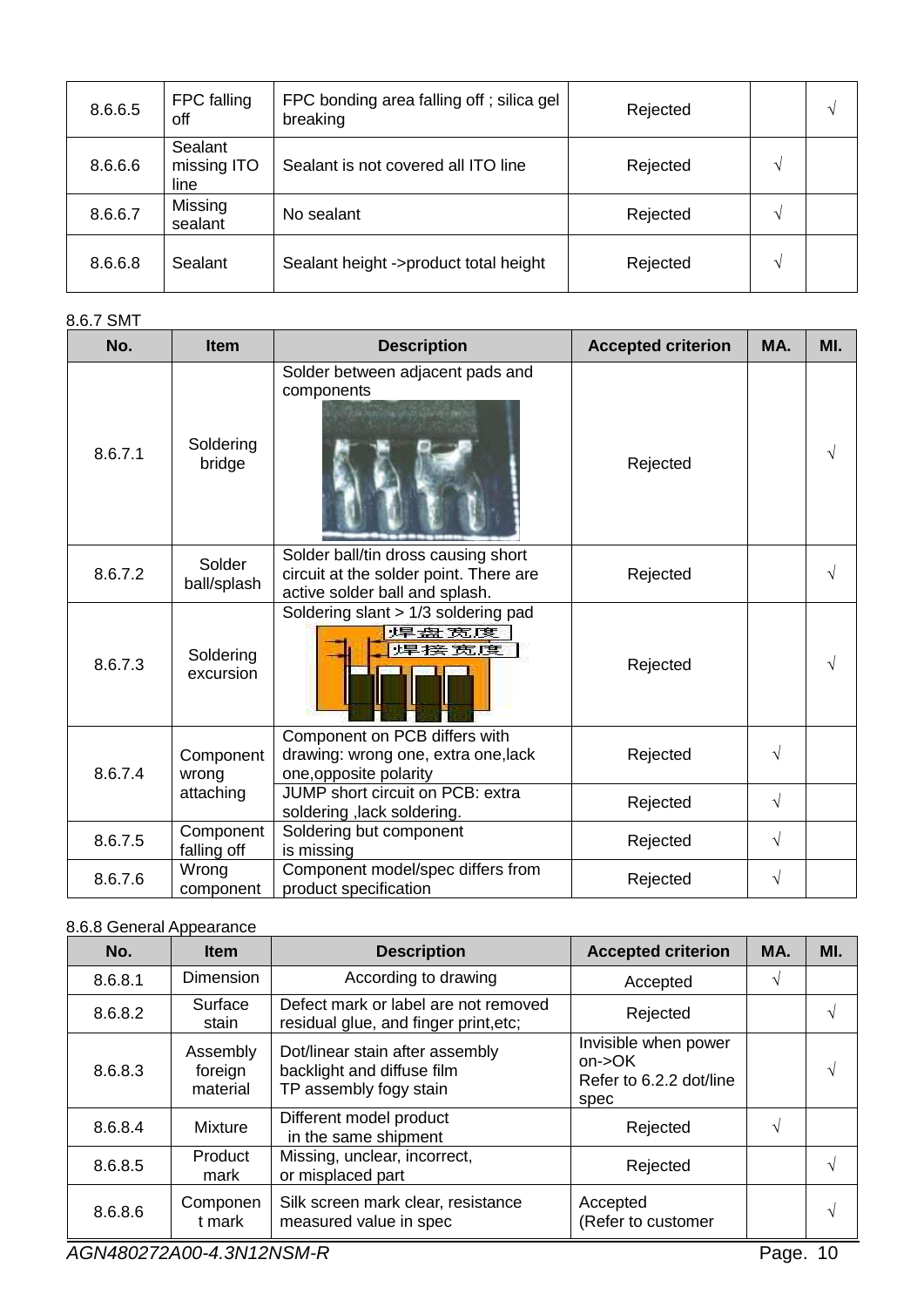|          |                   |                                                                                                                                                                                                      | special requirement)       |   |
|----------|-------------------|------------------------------------------------------------------------------------------------------------------------------------------------------------------------------------------------------|----------------------------|---|
| 8.6.8.7  | Newton's<br>rings | Area<1/6 screen area quantity≤1                                                                                                                                                                      | Accepted                   | √ |
| 8.6.8.8  | Mura              | 1.In black display<br>ND 3% invisible ->OK; visible->NG<br>2. Naked eyes inspection<br>RGB display invisible<br>Black display, area<1/4 screen area                                                  | Refer to limited<br>sample |   |
| 8.6.8.9  | Light leak        | 1.LCD edge(near backlight) shadow<br>by LCD lamps irregular illuminate<br>2. Judge in black/white/gray display<br>(slight leaky is yellowish, greenish,<br>blueish ->NG);<br>Tape 浮起漏光<br>Panel 側邊編光 | Refer to limited<br>sample |   |
| 8.6.8.10 | Polarizer         | 1. Polarizer slant. Cover VA and not over<br>LCD edge<br>2. No unmovable stain or finger print in<br>polarizer VA<br>3. Bubble/warped but not enter VA                                               | Accepted                   |   |
| 8.6.8.11 | TP defect         | 1.TP crack<br>2.TP stain(fogy& unremovable)<br>3. TP glue overflow to VA                                                                                                                             | Rejected                   |   |

Remark :

Anything which is not clearly defined in 6.5~6.8 should refer to IPC-A-610E.Consumer Electronics, Non-consumer Electronics refer to I grade and Industrial,Automobile refer to II grade.

#### **8.7 Others**

Items not specified in this document or released on compromise should be inspected with reference to mutual agreement and limit samples.

### <span id="page-10-0"></span>**9. HANDLING PRECAUTIONS**

#### **9.1 Mounting method**

The LCD module consists of two thin glass plates with polarizes which easily be damaged. And since the module in so constructed as to be fixed by utilizing fitting holes in the printed circuit board. Extreme care should be needed when handling the LCD modules.

#### **9.2 Caution of LCD handling and cleaning**

When cleaning the display surface, Use soft cloth with solvent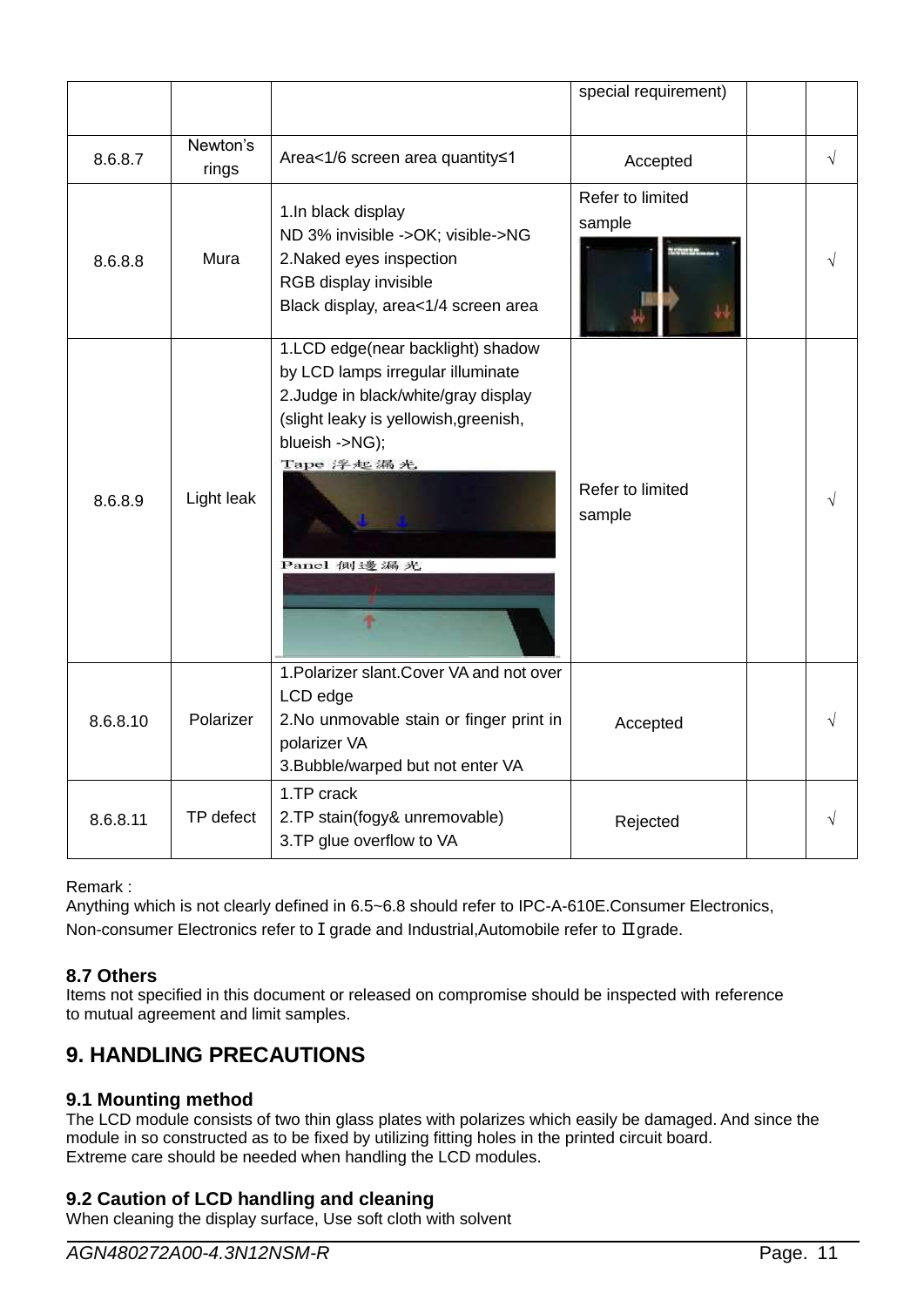[recommended below] and wipe lightly :

- ●.Isopropyl alcohol
- ●.Ethyl alcohol

Do not wipe the display surface with dry or hard materials that will damage the polarizer surface. Do not use the following solvent :

- ●.Water
- ●.Aromatics

Do not wipe ITO pad area with the dry or hard materials that will damage the ITO patterns

Do not use the following solvent on the pad or prevent it from being contaminated :

- ●.Soldering flux
- ●.Chlorine (Cl) , Sulfur (S)

If goods were sent without being silicon coated on the pad, ITO patterns could be damaged due to the corrosion as time goes on.

If ITO corrosion happen by miss-handling or using some materials such as Chlorine (CI), Sulfur (S) from customer, Responsibility is on customer.

#### **9.3 Caution against static charge**

The LCD module use C-MOS LSI drivers, so we recommended that you :

Connect any unused input terminal to Vdd or Vss, do not input any signals before power is turned on, and ground your body, work/assembly areas, assembly equipment to protect against static electricity.

#### **9.4 Packing**

Module employ LCD elements and must be treated as such.

●.Avoid intense shock and falls from a height.

●.To prevent modules from degradation, do not operate or store them exposed direct to sunshine or high temperature/humidity.

#### **9.5 Caution for operation**

●.It is an indispensable condition to drive LCD's within the specified voltage limit since the higher voltage then the limit cause the shorter LCD life.

●.An electrochemical reaction due to direct current causes LCD's undesirable deterioration, so that the use of direct current drive should be avoided.

●.Response time will be extremely delayed at lower temperature then the operating temperature range and on the other hand at higher temperature LCD's how dark color in them. However those phenomena do not mean malfunction or out of order with LCD's, which will come back in the specified operation temperature.

●.If the display area is pushed hard during operation, some font will be abnormally displayed but it resumes normal condition after turning off once.

●.A slight dew depositing on terminals is a cause for electro-chemical reaction resulting in terminal open circuit.

●.Usage under the maximum operating temperature, 50%Rh or less is required.

●.When fixed patterns are displayed for a long time,remnant image is likely to occur.

#### **9.6 Storage**

In the case of storing for a long period of time for instance, for years for the purpose or replacement use, the following ways are recommended.

●.Storing in an ambient temperature 10°C to 30°C, and in a relative humidity of 45% to 75%. Don't expose to sunlight or fluorescent light.

●.Storing in a polyethylene bag with the opening sealed so as not to enter fresh air outside in it . And with no desiccant.

●.Placing in a dark place where neither exposure to direct sunlight nor light's keeping the storage temperature range.

●.Storing with no touch on polarizer surface by the anything else.

It is recommended to store them as they have been contained in the inner container at the time of delivery from us.

#### **9.7 Safety**

●.It is recommendable to crash damaged or unnecessary LCD's into pieces and wash off liquid crystal by either of solvents such as acetone and ethanol, which should be burned up later.

●.When any liquid leaked out of a damaged glass cell comes in contact with your hands, please wash it off well with soap and water.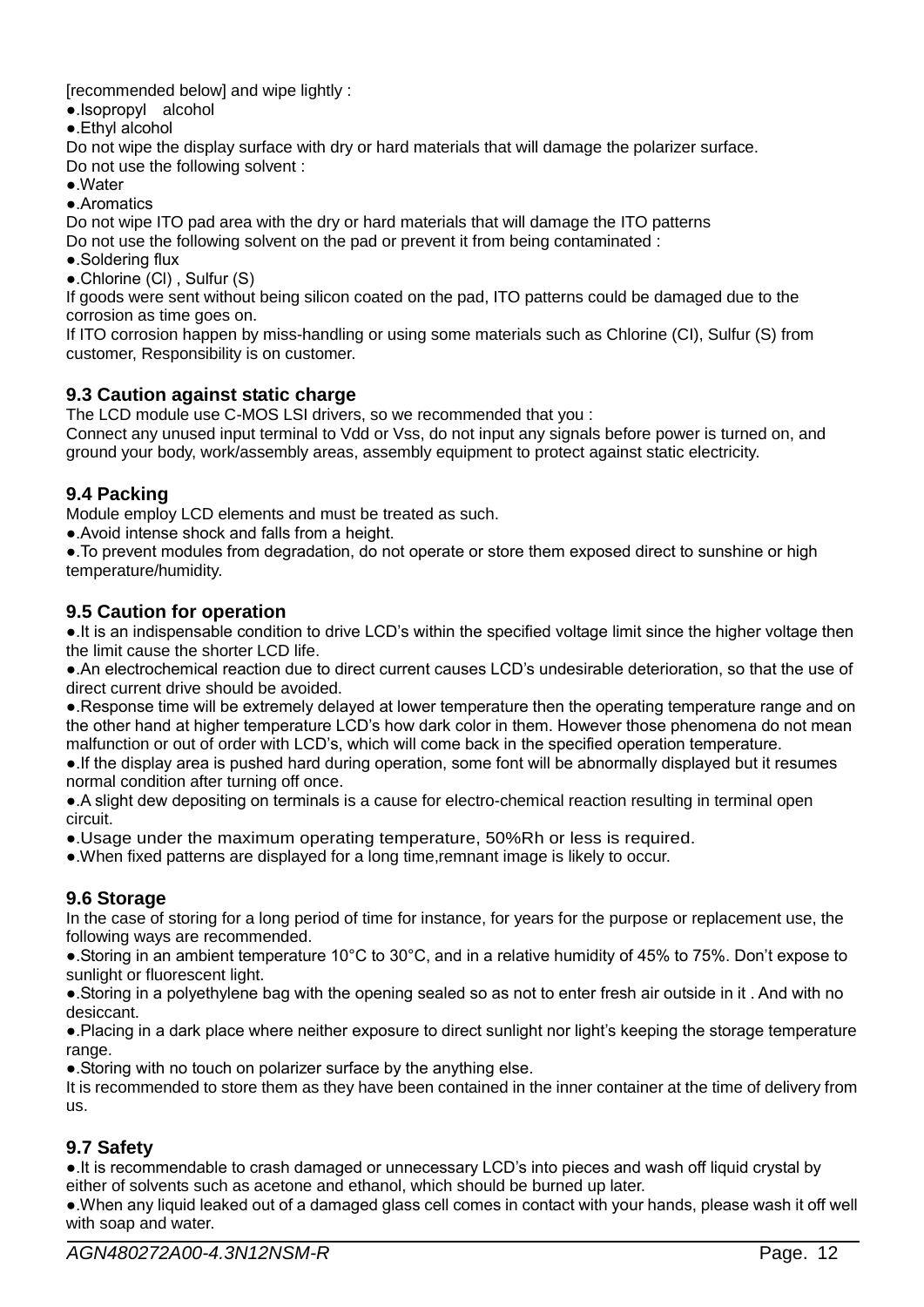### <span id="page-12-0"></span>**10. PRECAUTION FOR USE**

**10.1** A limit sample should be provided by the both parties on an occasion when the both parties agreed its necessity. Judgment by a limit sample shall take effect after the limit sample has been established and confirmed by the both parties.

**10.2** On the following occasions, the handing of problem should be decided through discussion and agreement between responsible of the both parties.

●.When a question is arisen in this specification.

●.When a new problem is arisen which is not specified in this specifications.

●.When an inspection specifications change or operating condition change in customer is reported to ORIENTDISPLAY, and some problem is arisen in this specification due to the change.

<span id="page-12-1"></span>●.When a new problem is arisen at the customer's operating set for sample evaluation in the customer site.

### **11. PACKING SPECIFICATION**

---TBD